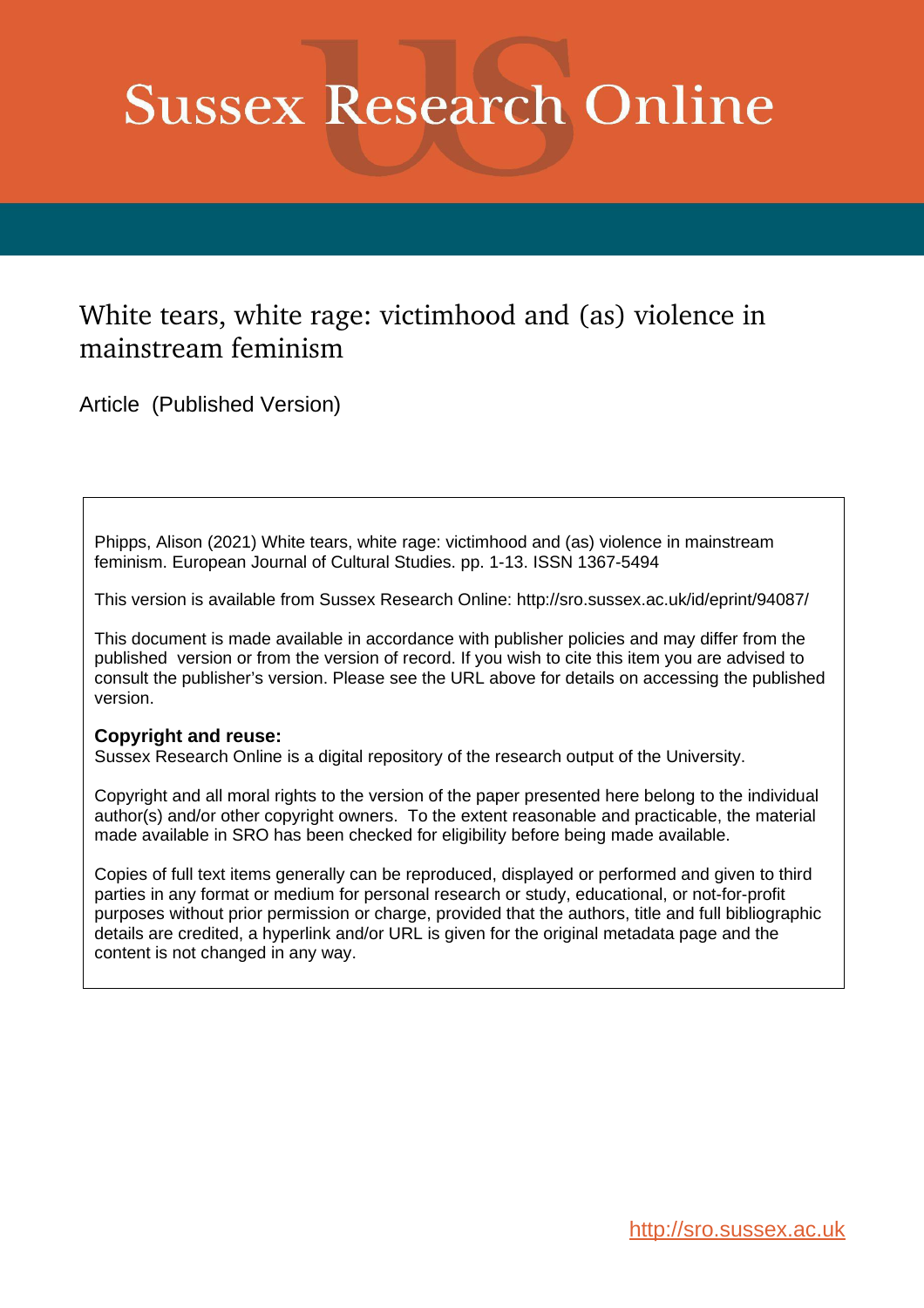**9858[52](http://crossmark.crossref.org/dialog/?doi=10.1177%2F1367549420985852&domain=pdf&date_stamp=2021-01-19)** ECS0010.1177/1367549420985852European Journal of Cultural Studies**Phipps**

EUROPEAN JOURNAL OF

*SI: The politics of victimhood*

**White tears, white rage:** 

**in mainstream feminism**

**Victimhood and (as) violence** 



*European Journal of Cultural Studies*  $1 - 13$ © The Author(s) 2021  $\sqrt{c}$  $\odot$ 

DOI: 10.1177/1367549420985852 Article reuse guidelines: [sagepub.com/journals-permissions](https://uk.sagepub.com/en-gb/journals-permissions) [journals.sagepub.com/home/ecs](https://journals.sagepub.com/home/ecs)



**Alison Phipps** University of Sussex, UK

#### **Abstract**

Using #MeToo as a starting point, this paper argues that the cultural power of mainstream white feminism partly derives from the cultural power of white tears. This in turn depends on the dehumanisation of people of colour, who were constructed in colonial 'race science' as incapable of complex feeling (Schuller, 2018). Colonialism also created a circuit between bourgeois white women's tears and white men's rage, often activated by allegations of rape, which operated in the service of economic extraction and exploitation. This circuit endures, abetting the criminal punishment system and the weaponisation of 'women's safety' by the various border regimes of the right. It has especially been utilised by reactionary forms of feminism, which set themselves against sex workers and trans people. Such feminisms exemplify what I call 'political whiteness', which centres assertions of victimhood: through these, womanhood (and personhood) is claimed to the exclusion of the enemy. Through legitimating criminal punishment and border policing and dehumanising marginalised Others, claims to victimhood in mainstream feminism often end up strengthening the intersecting violence of racial capitalism and heteropatriarchy.

#### **Keywords**

Capitalism, colonialism, feminism, #MeToo, sexual violence, whiteness

*'You ought to be ashamed of yourself,' said Alice, 'a great girl like you,' (she might well say this), 'to go on crying in this way! Stop this moment, I tell you!' But she went on all the same, shedding gallons of tears, until there was a large pool all round her, about four inches deep and reaching half down the hall.* (Carroll, 1865: 18)

**Corresponding author:**

Alison Phipps, University of Sussex, Freeman Building, Brighton BN1 9QE, UK. Email: [a.e.phipps@sussex.ac.uk](mailto:a.e.phipps@sussex.ac.uk)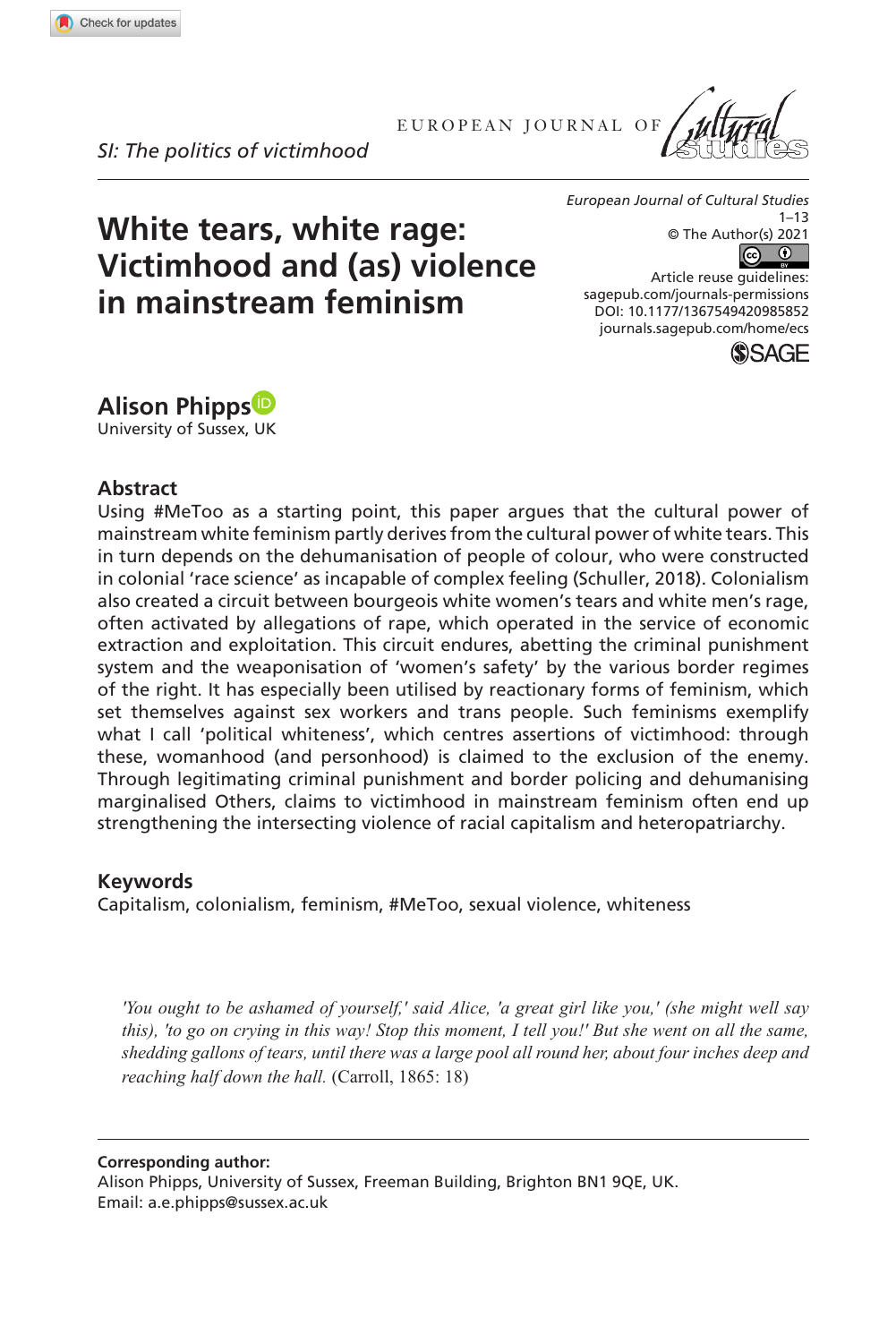# **Introduction: feminism in testimonial culture**

*I've been called one of the first to speak out. No. I was the first. I called the New York Times. I blew it wide open, not them. They won the Pulitzer and I'm the one hard-up for money. It's disgusting. (Rose McGowan in* Gilbey, 2019)

The above quote comes from a 2019 interview in the *Guardian* newspaper, in which actor Rose McGowan disputed how credit for the exposure of Harvey Weinstein had been assigned. As her comments intimate, being the first to speak out is powerful in the testimonial cultures that characterise neoliberalism and its heroic, individuated self (Ahmed and Stacey, 2001: 4). Speaking out can attract political dividends: in earlier work (Phipps, 2016, 2020) I have theorised experience, especially of the traumatic kind, as a form of investment capital in what Ahmed (2012 [2004]: 45) calls the 'affective economies' of testimonial culture. Trauma can be disclosed or ventriloquised to generate further capital in the form of feeling, creating political gain. Being the first to speak out can also have material rewards, particularly in media 'outrage economies' that thrive on controversy and scandal.

#MeToo could perhaps be seen as the paradigm feminist movement of the testimonial age. However, it did not start out that way: it began in 2006 as a programme of work created by Black feminist and civil rights activist Tarana Burke, to help survivors of sexual violence, particularly young women of colour, find pathways to healing.1 The phrase 'me too' denoted Burke's central principle of 'empowerment through empathy' which focused on marginalised survivors connecting and supporting each other (Murray, 2017). Eleven years later, this phrase went viral as a hashtag, following a tweet by actor Alyssa Milano and the input of other white celebrities and politicians (Tambe, 2018). Analysis of over 600,000 #MeToo posts showed they varied between personal stories and support, posting articles, discussing alleged perpetrators, and general commentary (Manikonda et al., 2018). However, perhaps supported by the declarative nature of the hashtag and the testimonial media cultures it was shared in, #MeToo was generally viewed as a movement of mass disclosure.

Testimony has been fundamental to public feminisms around sexual violence (Serisier, 2018). Putting our trauma 'out there' is a means to escape being consumed by it 'in here' (Lorde in Desmoines and Nicholson, 1978: 13), a way of reclaiming subjectivity and control after it has been stolen through sexual violation (Serisier, 2018: 11). However, the mass public testimony of #MeToo both echoed and departed from feminist consciousness-raising principles. As Tarana Burke herself argued, social media movements do not automatically provide aftercare; in an interview with *Elle*, she said, 'I [worried] people would say 'me too' and then not go to a rape crisis centre' (Murray, 2017). The demographics of the movement also diverged from Burke's focus on more marginalised survivors supporting one another.

Most of the key figures in the viral iteration of #MeToo were Western, white and middle or upper-class (Tambe, 2018), reflecting the makeup of mainstream feminism and especially its media iterations.2 As Black actor and sexual violence activist Gabrielle Union said on *Good Morning America*, 'I think the floodgates have opened for white women'. Union's use of floodgates as a metaphor is significant. #MeToo was described as a 'flood' of stories of sexual assault by CNN, CBS and CBC, and a 'tsunami' on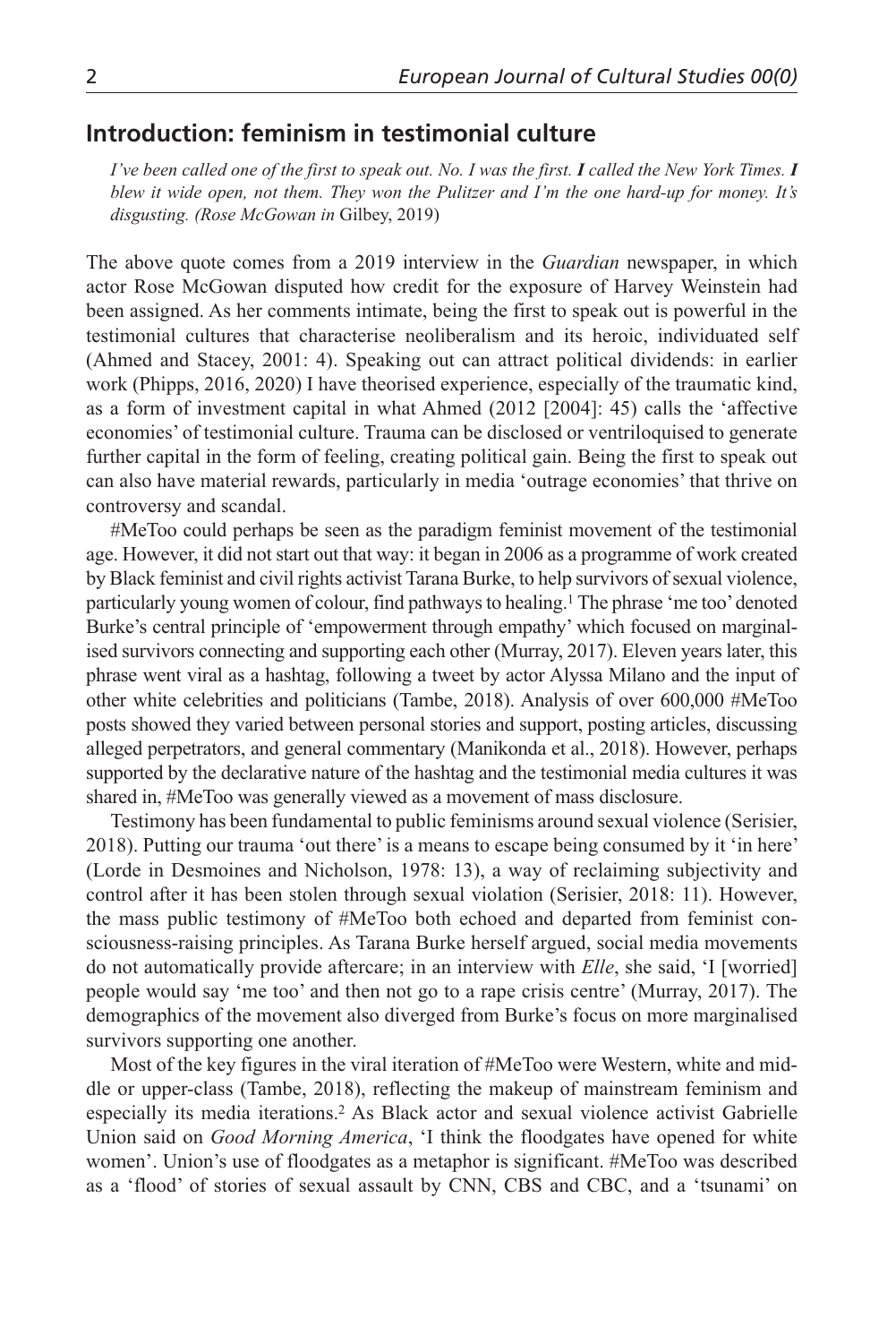CNBC, in the *Times of India*, the *New York Times*, and the US *National Post* (see Phipps, 2020: 37, 71). These characterisations evoked trauma on a massive scale, representing the movement as a collective weeping, a release of (white) tears.

#### **The 'wounded attachments' of political whiteness**

In her 1995 book *States of Injury*, Wendy Brown argued that progressive movements tended to coalesce around 'wounded identities' that demanded recognition and protection, whether from hate speech, harassment or violence. For Brown (1995: 55), such politics not only reified said identities but ontologised trauma, producing a 'politics of recrimination and rancor' with deep investments in victimisation and suffering. Second-wave feminism in particular, Brown argued, had instantiated 'woman' as an identity based on injury. She interpreted feminist consciousness-raising and the 'speak out' as akin to Foucault's (1978) 'modern confessional' in their production of accounts that could be appropriated by punitive (and therapeutic) state governmentalities. Solidifying the 'truth' of women's experience through 'speaking out', she contended, was not necessarily liberation (Brown 1995: 42).

As I have argued elsewhere (Phipps, 2019), the 'wounded attachments' Brown attributed to feminism are likely to be those of middle-class whiteness, given the domination of both first and second waves of mainstream feminism by bourgeois white women (such as myself) (Ware, 1992: 18). By 'mainstream feminism', I largely mean Anglo-American public feminism. This includes media feminism (and some forms of social media feminism), institutional feminism, corporate feminism and policy feminism. This is not a cohesive and unified movement, but it has clear directions and effects. Building on HoSang (2010), I call the *modus operandi* of this feminism 'political whiteness'. This goes beyond the implicitly or explicitly 'whites first' orientation of most politics dominated by white people: it has a complex affective landscape involving attachments to the self (often the wounded self) and to power (often in the form of the state). These attachments produce a number of dynamics: narcissism, alertness to threat (which in white women's case is often sexualised), and an accompanying need for control. Political whiteness characterises both mainstream feminism and the backlash against it, as they 'battle it out' (Banet-Weiser, 2018: 1) on the contemporary cultural stage.

Victimhood is central to these battles (Banet-Weiser, 2018: 4). Women's sexual victimisation has been at the forefront of recent mainstream feminist campaigns, exemplified by actions such as the Women's March as well as the viral iteration of #MeToo. Responding to this, the backlash has been preoccupied with who the *real* victims are. One of its central claims is that 'feminism has gone too far' (Nicholas and Aguis, 2017: 31), and that men are now fearful because harmless touching has been defined as abuse. These narratives are bolstered by broader stories of white victimhood which have underpinned Brexit, the election of Trump, and the elevation of other far-right figures and parties worldwide (Corredor, 2019).

# **Crying 'white-lady tears'**

On International Men's Day 2019, *Good Morning Britain* host Piers Morgan broadcast a monologue comparing middle-class white men to endangered rhinos. 'Yes, we do need a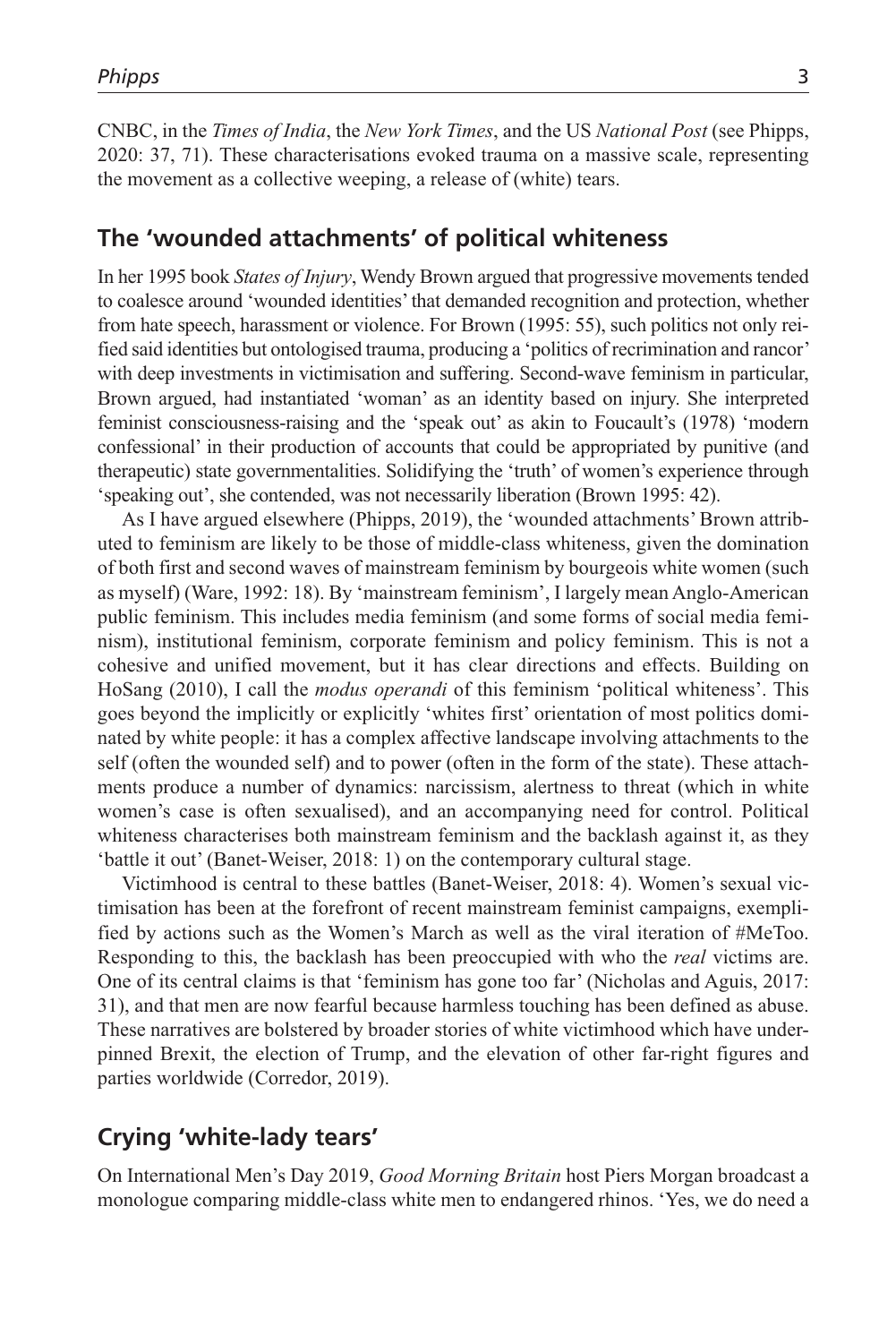day', he said. 'We are now the most downtrodden group of men in the world'. Assertions such as this, from the heart of the backlash, have been given short shrift by white feminists who often use the idiom of 'male tears'. In 2014, writer Jessica Valenti tweeted a picture of herself wearing a T-shirt with the slogan: I BATHE IN MALE TEARS (Phipps, 2020: 69). However, white feminists have been slower to acknowledge our own tendency to be lachrymose, which is often an attempt to avoid accountability in response to criticism by women of colour. Historically, bourgeois white women's power has been based on ideas of virtue and goodness (Ware, 1992: 37–38): as Hamad (2019: 105) argues, this makes being criticised for bad behaviour deeply threatening. White women can also be so invested in our oppression as women that we resist addressing our privilege as white (Accapadi, 2007: 208).

Robin di Angelo (2011: 57) argues that white people in general exist in a state of fragility 'in which even a minimum amount of racial stress becomes intolerable, triggering defensive moves'. di Angelo has been critiqued for her individualised focus on selfimprovement rather than structural change (Jackson, 2019). However, an understanding of whiteness as the performance of structural supremacy still involves fragility, whether this is the angry brittleness of hegemonic white masculinity or the 'delicacy' of white bourgeois femininity (the source of its power). If anger is the main expression of white power in a masculine register, tears are its feminine equivalent. 'Tear', as a both a noun and a verb, has multiple meanings: bourgeois white womanhood both tears (in the sense of becoming torn or damaged), and consequently tears (in the sense of tearing up), easily. This 'damsel in distress' evokes a protective response: and simultaneously, colonial archetypes of people of colour as aggressive and frightening come into play. This is the pretext on which white men, enraged, *tear the place apart*.

Hamad (2019: 105) terms this Strategic White Womanhood, a historical dynamic which endures in the contemporary, in various forms. She recounts a relevant incident in 2018 involving Cambridge professors Mary Beard and Priyamvada Gopal. Beard was challenged by Gopal and others over a tweet she had posted on allegations of sexual abuse by Oxfam staff in Haiti and elsewhere. 'I do wonder how hard it must be to sustain civilised values in a war zone', it said. In response to criticism, Beard tweeted a picture of herself crying; afterwards, Gopal in particular was the target of racist attacks (Hamad 2019: 102–105). For Hamad (2019: 25, 229), this exemplifies the abusive relationship women of colour have with white womanhood. When the going gets tough, she argues, white women 'turn their sanctioned victim status' on women of colour. While privileged white women bathe in male tears, women of colour can drown in ours.

Our sanctioned victim status shields privileged white women from accountability in interpersonal interactions and in the political sphere. In her discussion of the 2017 Women's March, Brittney Cooper (2018: 182) highlighted exit polls that found 53 percent of white women voted for Trump, compared to 94 percent of Black women who voted for Clinton (despite their reservations). Watching white women protest Trump's election, she wrote, when we were partly responsible for it, felt like 'an exercise in whitelady tears if I ever saw one'. Read in a structural way, the Women's March could be seen as an action that hid white women's complicity in Trump's success (Phipps, 2020: 120) – in Hamad's terms, Strategic White Womanhood writ large.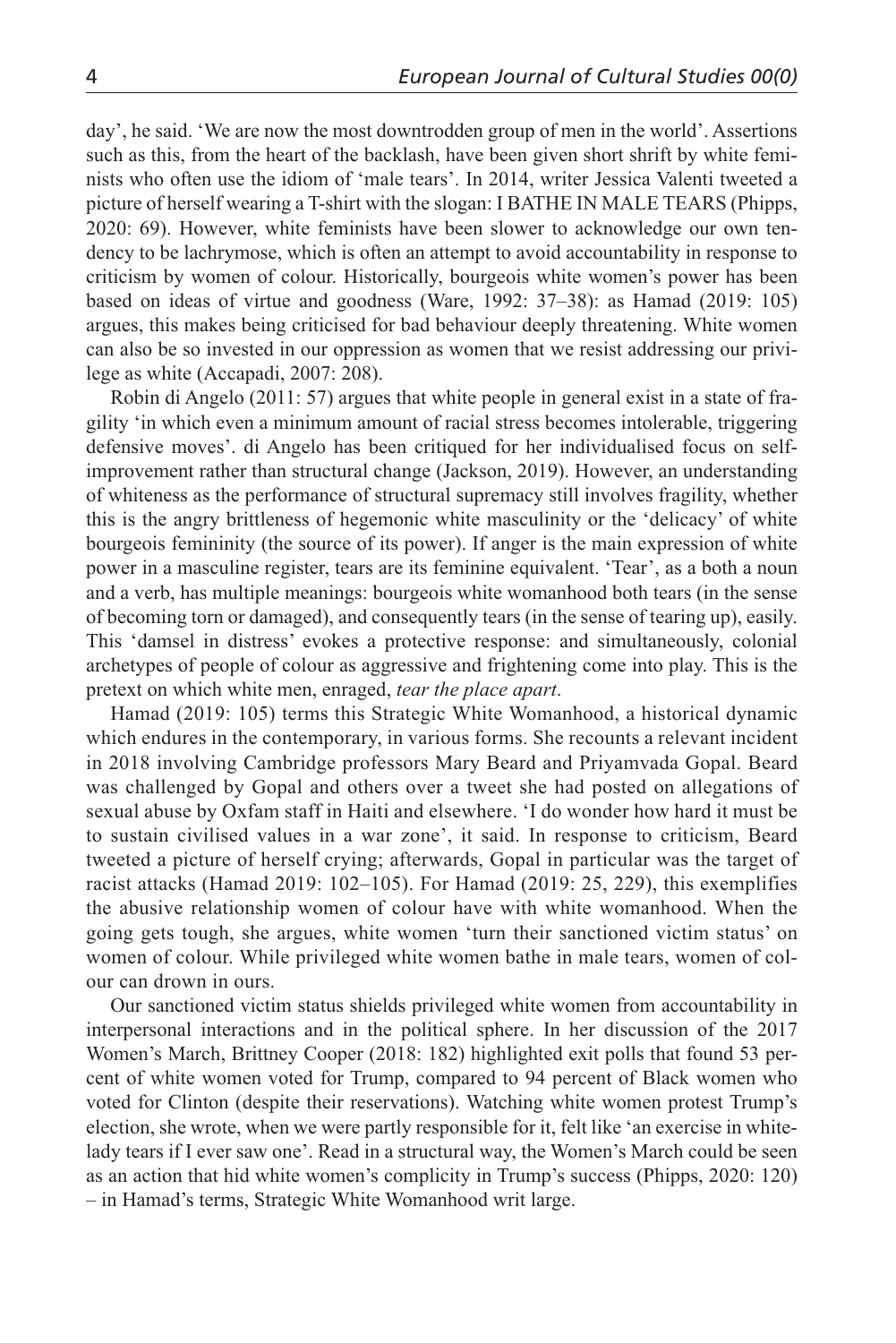In May 2019, Theresa May wept outside 10 Downing Street as she resigned the UK premiership. These tears did political work, creating amnesia in some quarters over May's record as Prime Minister, and previously as Home Secretary. Perhaps most strikingly, domestic abuse charity Women's Aid posted a (subsequently deleted) tweet thanking May for her service to women and survivors. This prompted a critical response: prior to her resignation, May had failed to guarantee that women's refuges would not close as part of an overhaul of supported housing. In 2015, she had been accused of allowing 'state-sanctioned' rape and abuse of vulnerable migrant women at the Yarl's Wood detention centre. Her government presided over the rollout of Universal Credit, the punitive benefits system that has made it more difficult for women to leave abusive relationships. It appeared that, for some, May's tears washed these acts out of the picture (Phipps, 2020: 70).

In response to a picture of May crying, news anchor Eylon Levy tweeted: 'this is such a haunting photo. Whatever you think about Theresa May's record as prime minister, it's impossible not to feel sorry for her as a person'.3 This attempt to separate the personal and political is central to white women's tears as a strategic device. We demand to be treated as 'just a person' who should be granted the benefit of the doubt, who exists outside racialised structures and power relations even as our actions perpetuate them. However, while privileged white feminists deny the relationship between the personal and the political in response to critique, in our own theory and politics this relationship (and in particular, *our own* personal experience or that of women like us) takes centre stage. This is more than just hypocrisy; it is white supremacy. Whether we deny or emphasise the relationship between the personal and political, white women's tears enable us to centre ourselves and marginalise women of colour.

In an article on #MeToo, Jamilah Lemieux (2017) commented, 'white women know how to be victims. They know just how to bleed and weep in the public square, they fundamentally understand that they are entitled to sympathy'. Lemieux was not claiming the disclosures of #MeToo were not genuine; she was highlighting the power brought to mainstream feminism by the power of white women's tears. White-*lady* tears, to use Cooper's phrase: *bourgeois* white women's tears are the ultimate symbol of femininity, evoking the damsel in distress and the mourning, lamenting women of myth (Phipps, 2020: 71). It is likely that this power is not fully accessible to working-class white women, who are often figures of classed disgust (Tyler, 2008). While it might date back to the ancients, the power of bourgeois white women's tears was solidified in the modern colonial period, as 'women's protection' became key to the deadly disciplinary power that maintained racialised and classed regimes of extraction and exploitation.

#### **White tears, white rage, white personhood**

White supremacy produces both white tears and white rage, and colonialism relied on a circuit between bourgeois white women's tears and white men's punitive power. This was often activated by the vocabulary of rape: Indigenous, colonised and enslaved men were maimed and killed after allegations made by bourgeois white women (Ware, 1992: 11, 37). As Angela Davis (1981: 106–111) argues, both mass rape of Black women and allegations of rape against Black men have been instruments of white supremacy (Davis,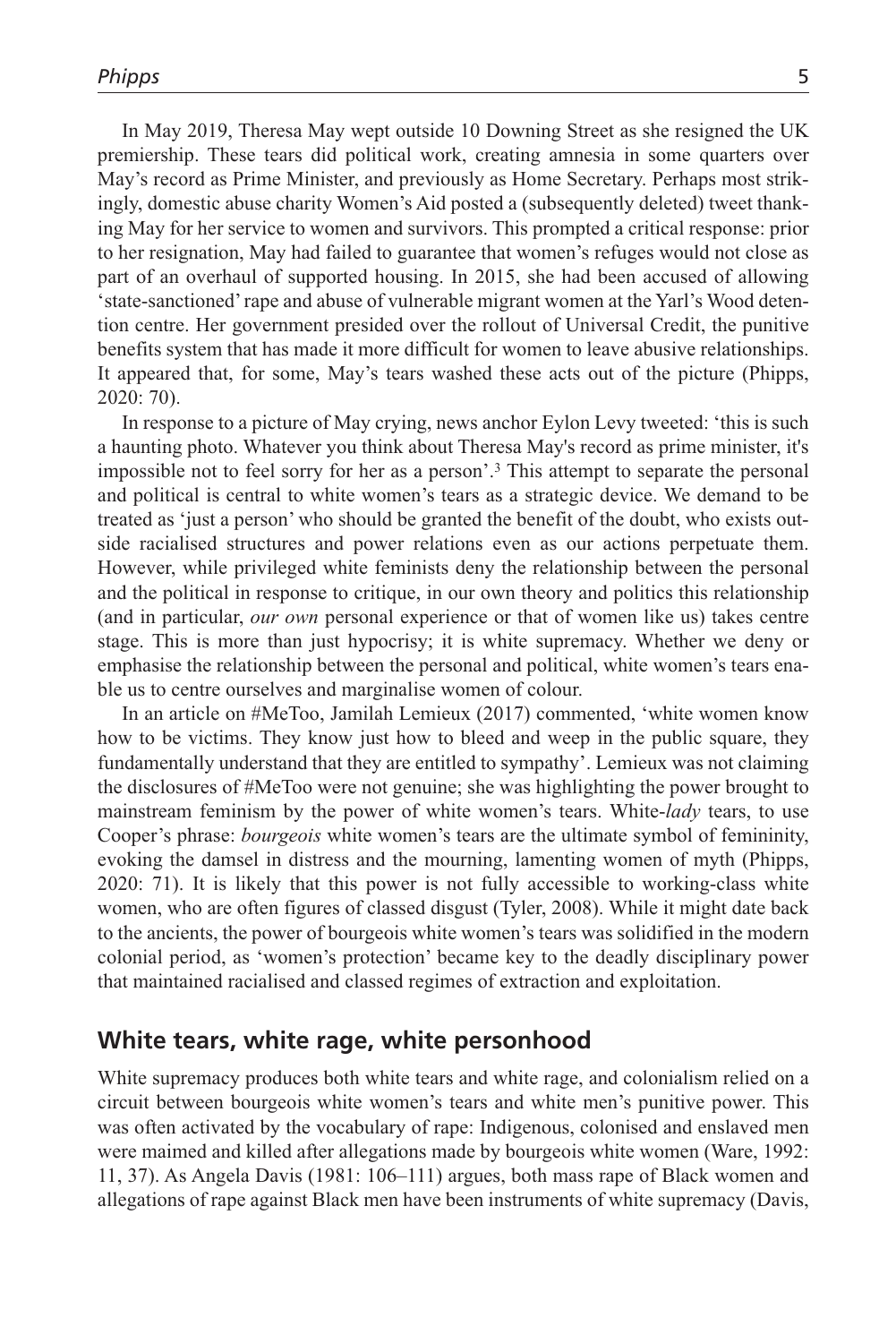1981: 106–111). In earlier phases of capitalism, rape laws functioned to protect upperclass men, whose wives or daughters (their property) might be violated (Davis, 1981: 101). In the genocidally violent relations of theft, capture and chattel that characterised colonial capitalism, rape prohibitions took on similar meanings at the levels of community, nation and race.

In colonial Australia, rape was a 'violation of female purity' punishable by death: politicians insisted this was necessary to keep Aboriginal and 'disreputable' (poor) white men under control (Kaladelfos, 2012: 159). The vulnerable bourgeois white woman was central to accounts of insurrections such as the Indian Mutiny and the Morant Bay uprising in Jamaica (Ware, 1992: 39–42): fear of rape was fear of revolution. In the United States, following the Emancipation Proclamation of 1863, white Americans used lynching to terrorise and control Black people. Rape of a white woman was one of the most common pretexts for attacks on growing Black social and economic power (Ware, 1992: 179–182). In 1921, white mobs (many of them deputised and/or given weapons by city officials) killed between 100 and 300 Black people and destroyed 1000 houses in Greenwood, Tulsa, after a Black man was falsely accused of assaulting a white female elevator operator. Greenwood Avenue had been known as 'Black Wall Street' because it was one of the most affluent African-American communities of the early 20th century (Madigan, 2001).

The story of Emmett Till is perhaps the best-known of this history of what Sharpe (2016: 15) calls the 'ongoingness of the conditions of capture'. A 14-year-old Till was brutalised and killed by two white men in Mississippi in 1955, after Carolyn Bryant falsely accused him of 'uttering obscenities' and grabbing her by the waist. Jessie Daniels (2018) has called Bryant 'the foremother of contemporary white women who call the police on Black people sitting in a Starbucks, barbecuing in a park or napping in a dorm', acts that have also led to fatal violence (Sharpe, 2016: 52). The 2020 Black Lives Matter protests following the police murder of George Floyd reiterated that Black lives are still the price of white affective security (see Schuller, 2018: 2), and Black death is still crucial to the operation of the white supremacist state (see Sharpe, 2016: 9). White women's 'safety' is also central to contemporary border regimes, which purport to protect us from immigrants and traffickers but actually *create* the conditions for mass exploitation and abuse (Mac and Smith, 2018: 59–60, 75–76).

Political whiteness involves a will to power: in the case of bourgeois white women, this was and is often achieved through performances of powerlessness. We exist at the intersections of capitalism, white supremacy and heteropatriarchy, with little control over the means of production (Lugones, 2008: 15) but with raced and classed dominance that requires feminine submission. Like Penelope in Homer's Odyssey, we fling ourselves on the floor and cry. This activates the settler's and master's revenge, now embodied in the necropolitical (Mbembe, 2003) criminal punishment and border control that captures Black and brown people and/or leaves them to perish: what Sharpe (2016: 16) terms the 'reappearance of the slave ship in everyday life'. This circuit between white tears and white rage means that the relationship between the personal and political in white feminism has always been corruptible or perhaps even inherently corrupt.

In contrast to the damsel in distress, the woman of colour has had her innocence stripped by colonialism, often through rape (Hamad, 2019: 18–19). As Angela Davis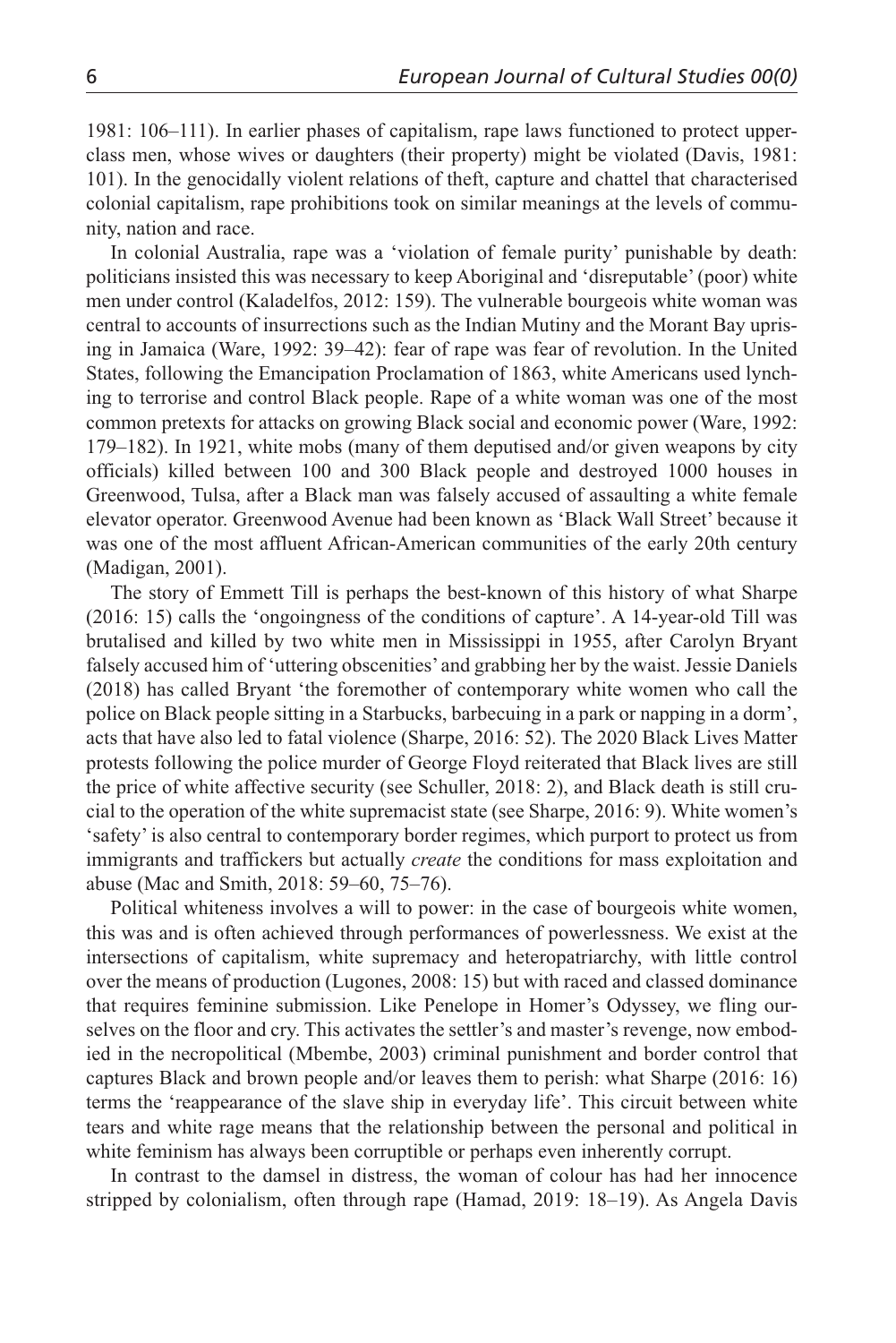(1981) argues, colonial ideas about Black sexual 'savagery' created both the notions of the Black man as rapist and the Black woman as un-rapeable, encased in the notion of Black people's bodies as objects to which anything could be done (Sharpe, 2016: 13). During #MeToo, the only allegations Harvey Weinstein publicly refuted were from actors Salma Hayek and Lupita Nyong'o: Hamad (2018: 55) argues that this was because brown and Black women are easier to discredit. Women of colour, and particularly Black women, are not able to politicise their pain in the way white women do: this both reflects and perpetuates their *thingification* (Césaire, 1950: 42) and 'abjection from the realm of the human' (Sharpe, 2016: 12).4

It is not just that the tears of white women are valued while those of Black women are dismissed. It is that *race itself* (and perhaps class, at least to a certain extent) is defined by the perceived capacity to cry, that the performance of bourgeois white emotion accomplishes the dehumanisation of people of colour. As Kyla Schuller (2018) has shown, in 19th-century sex and race 'science', ideas about sex difference (seen as a property of bourgeois whiteness) intermingled with ideas about feeling. This divided the 'civilised' body into two halves: 'the sentimental woman . . . and the less susceptible and more rational man' (Schuller 2018: 16). The bourgeois white woman's capacity to cry was fundamental to her dominant status, as was the capacity of her male counterpart to respond to her tears with action. Humanness came to refer to both an assumed capacity for feeling *and* the capacity to control it.

In contrast, Schuller argues, Black people were seen as driven by impulses and sensations. Other people of colour were defined differently, yet similarly stripped of their sensibilities: Asian people became 'enervated' and 'stagnant' remnants of the past, while Native people were 'animated fossils destined to go the way of the dinosaurs' (Schuller, 2018: 11). These racialised symbolics fitted material bodies to labour differently for capital accumulation. Communities of racialised people were drafted, appropriated or kidnapped from across continents for both free and enslaved labour, forced reproduction and coerced experimentation, 'on the grounds that they lacked the nervous capacity to feel any harm' (Schuller, 2018: 14). The racialised construction of feeling also created the need to protect the refined, sensitive and civilised bourgeois white subject from the 'coarse, rigid and savage elements of the population suspended in the eternal state of flesh' (Schuller, 2018: 8).

In the afterlives of colonialism and slavery (Hartman, 2007: 6), these dynamics persist. Middle-class white women are allowed emotions and inner worlds, while women of colour are not (Hamad: 18-19). (White) 'women's protection' upholds the edifice of criminal punishment and the violence of the national border (Phipps, 2020: 11, 79), while people of colour become an undifferentiated mass whose tragedies, like the 'migrant crisis', are often consumed and forgotten (Sharpe, 2016: 33, 74–75, see also Chouliaraki, 2006). The resistance of Black people and other people of colour is often ignored even by those who are in solidarity, or dismissed as 'senseless rage' by those who are not (Bailey, 2016: 1–23). White feminism, with tears as its centrepiece, is a factor in this racial calculus (Hartman, 2007: 6). Furthermore, some reactionary strands of white feminism have capitalised upon narratives around victimhood and 'women's protection' and in doing so, have become entangled with the contemporary far right.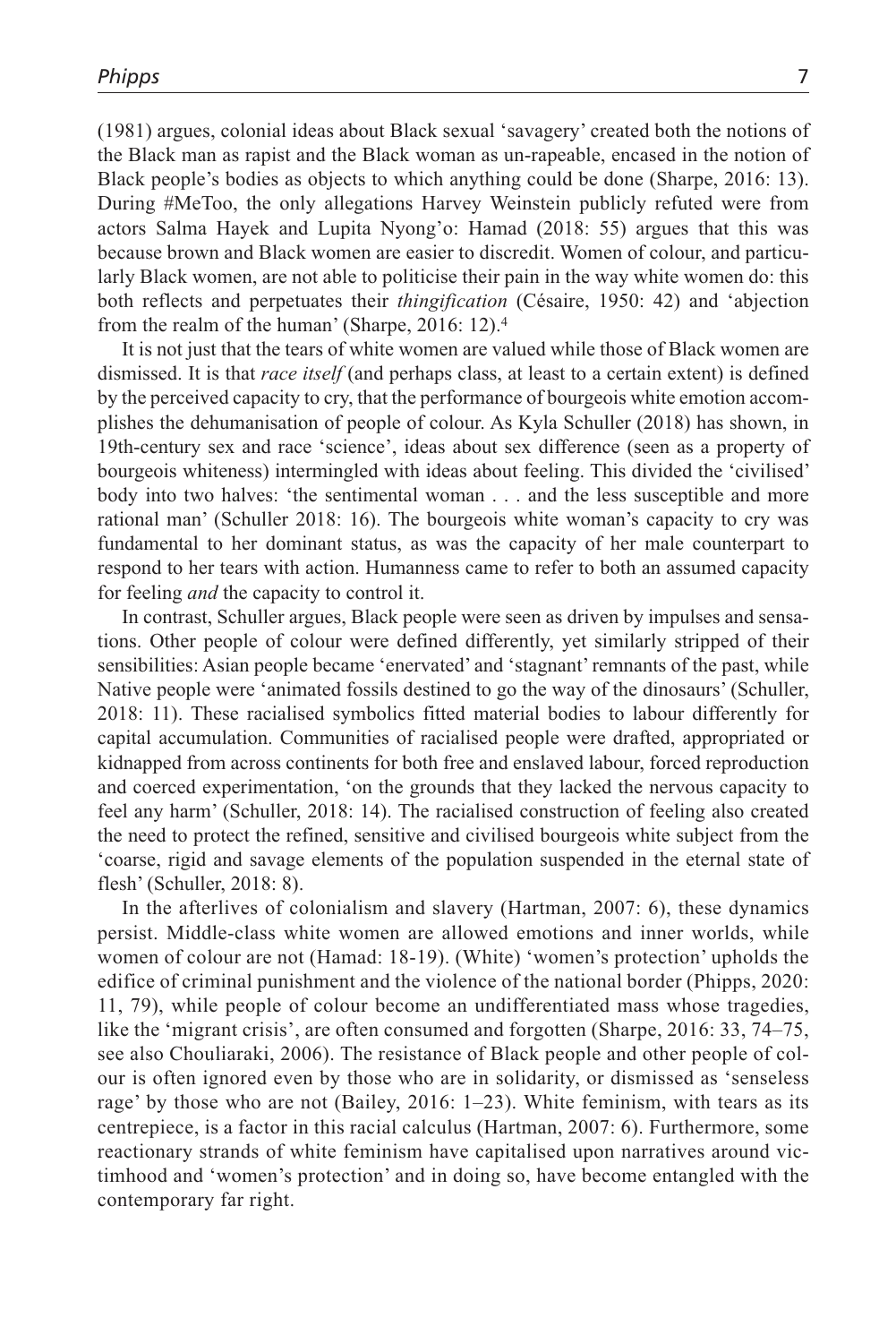#### **Feminists and the far right**

Reactionary feminisms, which coalesce around debates about sex workers' rights and transgender equality, magnify the political whiteness of the mainstream and deliberately withhold womanhood and personhood from marginalised Others. Trans women are defined as 'biological men' while trans-exclusionary feminists are 'adult human females'. Sex workers' rights are juxtaposed with 'women's safety', a manoeuvre in which the womanhood of sex workers is implicitly denied. This reasserts the normative economically productive body and reproductive sex. It conjures up colonial sex difference and bourgeois white womanhood as a symbol of moral order, set against the racialised and enslaved inhabitants of colonised and settled territories and the multi-racial, 'dangerous, immoral, and libidinal lower classes' of the metropolis (Tyler, 2008: 22). In this mentality, neither the 'unnatural' or the 'unrespectable' woman can ever be a real woman (Phipps, 2020: 151).

Victimhood, disclosed or ventriloquised, is central to these dynamics. In sex industry debates, harrowing narratives of suffering in pornography, prostitution and trafficking are used to implore people to 'listen to survivors' (Phipps, 2016: 309–310). These traumatic experiences are deployed within a colonial feminist framework (Ahmed, 1992: 151) that demands border regimes and regulation policies which sex workers oppose. The latter includes the Nordic Model of client criminalisation, and the prohibition of online advertising of sexual services: both have been shown to drive sex work underground, creating additional risk (Mac and Smith, 2018). Projects to 'get' the pimps and traffickers do not target the conditions – austerity, Fortress Europe, criminalisation itself – that create these figures in the first place. Nevertheless, when sex workers highlight this they are often defined as 'happy hookers' who do not care about 'women's safety' (Mac and Smith, 2018: 14).

Trans-exclusionary (or 'gender-critical') feminism similarly relies on accounts of sexual victimisation, set alongside a construction of trans women as predatory and essentially male. This pertains to discussions about trans women's inclusion in women's services and other spaces such as prisons, toilets and changing rooms (Serano, 2013: 31). Trans women are made responsible for acts of violence committed by cis men, through narratives that naturalise the penis as violence and stick this organ to the trans woman via an intrusive and violent obsession with her surgical status (Phipps, 2016: 311). Simultaneously (like other reactionary politics), trans-exclusionary feminism monsters trans women in general through publicising isolated incidents of violence committed by members of this group. The effect of both tactics is to repackage trans equality as predation: trans women's demands to be recognised as women are reinterpreted as invasion and sexual threat.

This reactionary feminist politics exemplifies the threatened bourgeois femininity of political whiteness. This is magnified in claims to be silenced and oppressed, which have been made by reactionary feminists (or men speaking on their behalf) in high-profile media outlets (Phipps, 2020: 150). The narrative – that reactionary feminists are the real victims but their voices are not being heard – achieves several aims. It disseminates reactionary feminist ideas; it deploys Strategic White Womanhood to avoid accountability; it uses the device of white women's tears to deny humanity to the Other. Reactionary feminists seize womanhood – and personhood – while sex workers become uncaring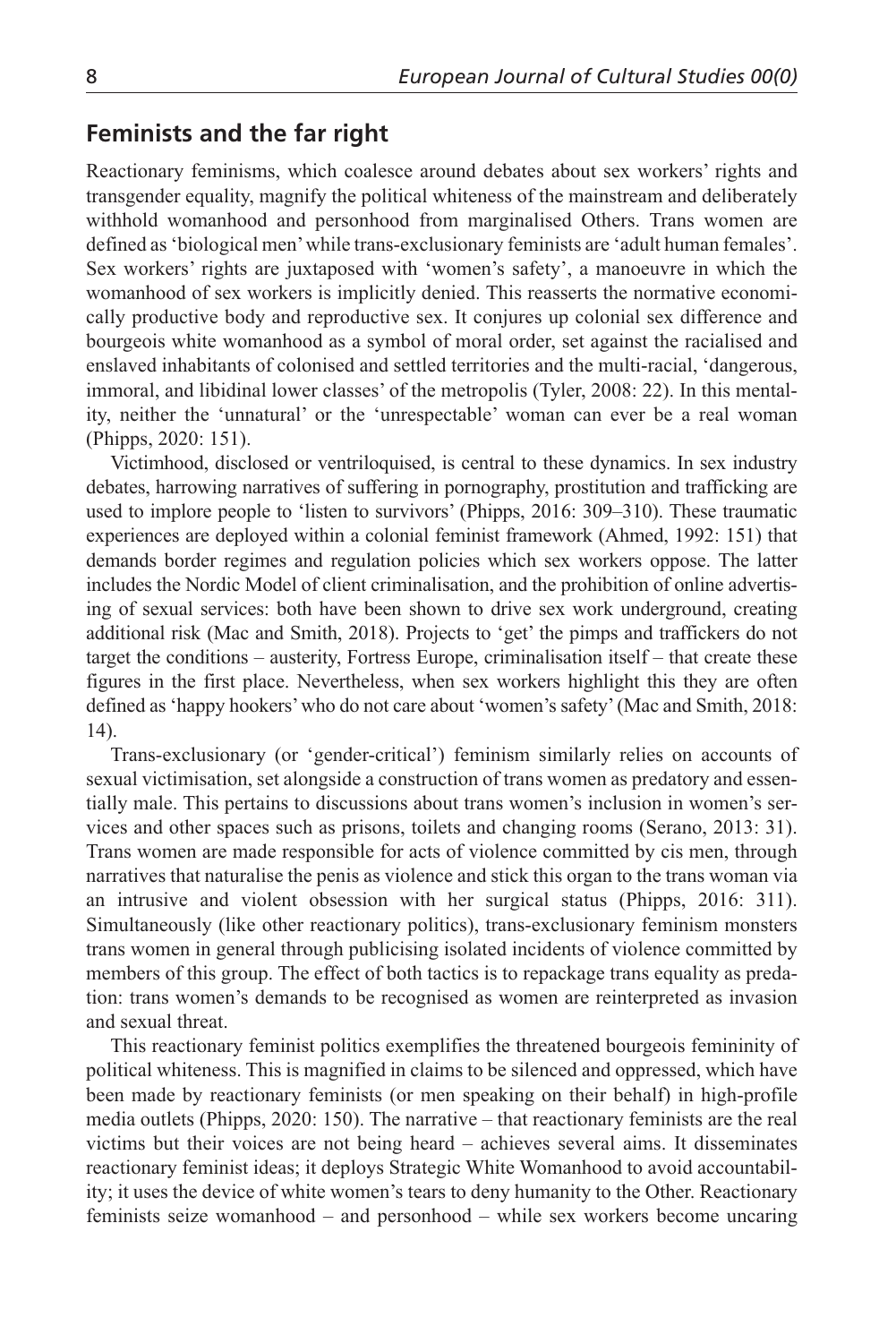'happy hookers' and trans women become shadowy threats. We see the weeping Madonna versus the unfeeling whore. We see the weeping survivor versus the menacing predator. Neither sex workers or trans women are entitled to complex feelings or to claim victimisation on their own behalf.

Many of the most marginalised sex workers and trans women are women of colour, and Black feminists have also suggested that symbolically, these categories are associated with Blackness. As Sharpe (2016: 21–22, 31) writes, Blackness is already transgendered and queered, because binary gender is a construction of bourgeois and colonial whiteness. Bourgeois whiteness appears in sharp relief against the Black people 'ungendered' in the hold of the ship (Spillers, 2003: 206), and the 'future criminals', 'prostitutes', 'thugs' and 'birthers of terror' that supplant girls and boys, men and women, in the *anagrammatics* of Blackness (Sharpe 2016: 47, 55).<sup>5</sup> Hartman (2019) highlights the persistent association of Blackness with prostitution, grounded in notions of commodification that link enslaved people and sex workers, and colonial constructions of Black sexual 'excess' (see also Davis, 1981: 106).

Flavia Dzodan views trans-exclusionary feminism as a settler-colonial mentality in its attempt to solidify the sex/gender/sexuality system (Rubin, 1975) which intertwines with race and class in the division of labour through difference (Skeggs, 2019: 32). Its essentialist mind-set reflects how 'the coloniser could name us, assign us a place and a role in the hierarchies'<sup>6</sup> – a mind-set exemplified in the ledger that rendered Black people illegible as humans, which reappears in contemporary border regimes (Sharpe, 2016: 30). The reactionary feminist emphasis on social purity (a campaign against the managed prostitution zone in Leeds was openly named 'save our eyes') also summons colonial ghosts: the bourgeois white women missionaries, social reformers and philanthropists sent forth to 'civilise' people of colour and working-class white people both overseas and in the metropolis (Hartman, 2019: 24; Ware, 1992: 149–150).

Anti-trans and anti-sex worker feminisms continue the legacy of 'respectable' femininity as a tool of capitalist and colonial domination (see McClintock, 1995: 47). They are complicit with the contemporary far right, which argues that countries should be invaded, borders closed, walls built and marginalised people incarcerated, to 'keep (white) women safe'. There are significant, and growing, financial and other material associations between reactionary feminists and far right groups, which exploit the circuit between white tears and white rage. For instance, *Hands Across the Aisle*'s mission statement reads:

*We are radical feminists, lesbians, Christians and conservatives that are tabling our ideological differences to stand in solidarity against gender identity legislation, which we have come to recognize as the erasure of our own hard-won civil rights.*<sup>7</sup>

Through this initiative, trans-exclusionary feminists associate with the US National Catholic Bioethics Centre, the American College of Paediatricians (an anti-LGBT group not to be confused with the American Academy of Paediatrics) and Tucker Carlson's website the Daily Caller.

For me, these alliances bring to mind Patricia Hill Collins' article 'Learning from the Outsider Within', in which she reproduces a quote from an interview conducted by John Gwaltney with 73-year-old Nancy White: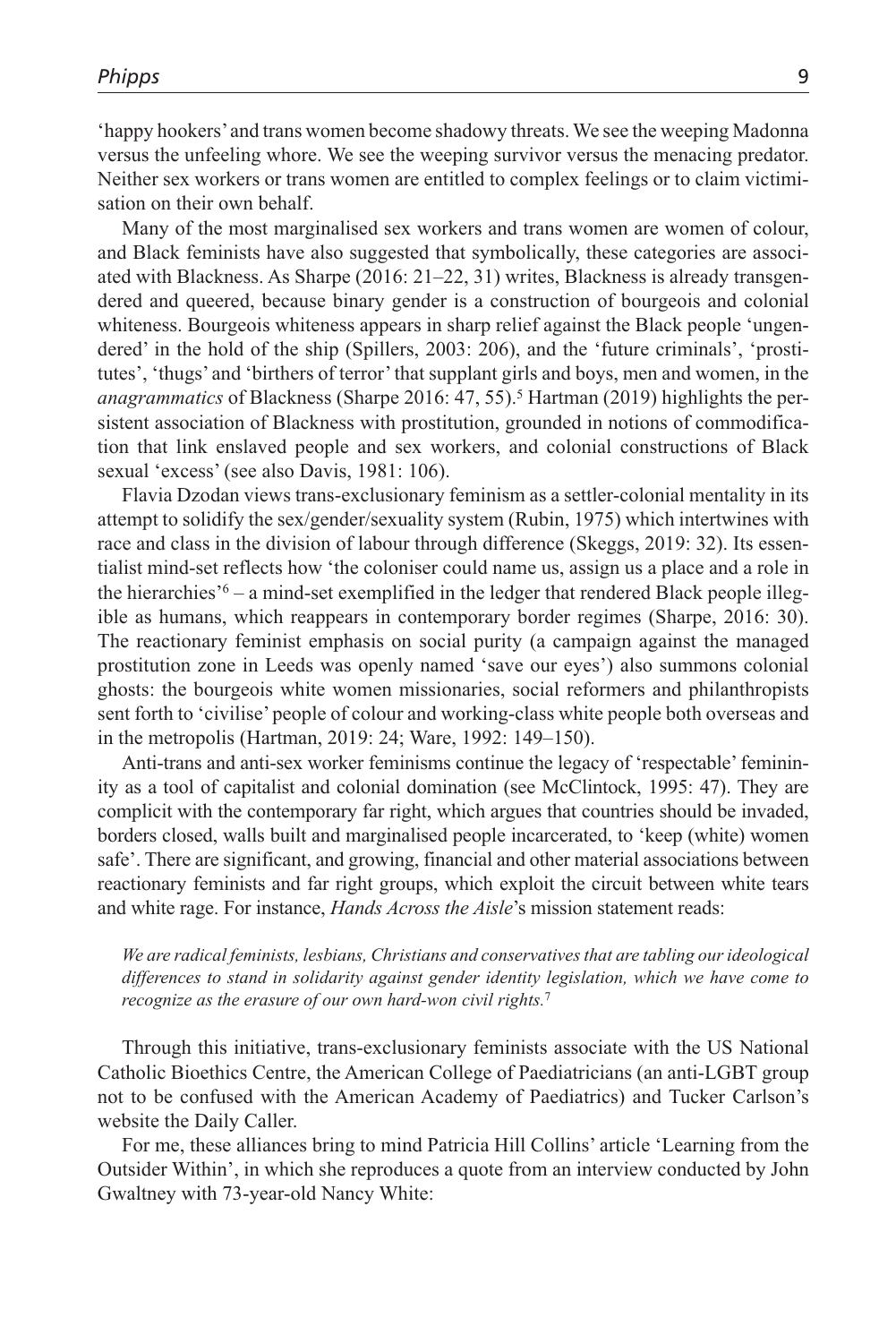*My mother used to say that the black woman is the white man's mule and the white woman is*  his dog. Now, she said that to say this: we do the heavy work and get beat whether we do it well *or not. But the white woman is closer to the master and he pats them on the head and lets them sleep in the house, but he ain't gon' treat neither one like he was dealing with a person. (Hill Collins, 1986: S17)*

As Hill Collins (1986: S19) explains, the white woman may feel that she is 'part of the family', when in fact she is a 'well-cared-for pet'. Bourgeois white women achieve personhood in relative terms, largely through the dehumanisation of people of colour. We may experience the necropolitical rage of white men as vicarious power in the form of protection, when ultimately we too are property, to be abused at will (so perhaps not always *that* well-cared-for) but defended violently from the Others. Our tears do not often hold powerful white men accountable (such as Brett Kavanaugh, for example, or Donald Trump), but are *used by them* in the service of domination and control. Reactionary feminism appears content for women to be championed by men who reserve their own right to perpetrate abuse. In this way, it bolsters its proponents' race and class supremacy, and *all women's* gendered subordination.

## **Conclusion**

*'I wish I hadn't cried so much!' said Alice, as she swam about, trying to find her way out. 'I shall be punished for it now, I suppose, by being drowned in my own tears! That will be a queer thing,*  to be sure! However, everything is queer to-day'. Just then she heard something splashing *about in the pool a little way off . . . it was only a mouse that had slipped in like herself. (Carroll, 1865: 23)*

The cultural power of white tears, which underpins movements such as the viral iteration of #MeToo, is a racialised and classed power which relies on the illegibility of women of colour, and Black women especially, as victims. To paraphrase Christina Sharpe (2016: 20), it is not just that Black woman are excluded from mainstream feminism. The constitution of emotionality in opposition to Blackness means they may be 'the ejection, the abjection, by, on, through, which' the testimonial politics of the movement constitutes itself (see also Hartman, 2019: 90). Victimhood is dressed in white. The 'sanctioned victim status' (Hamad, 2019: 25) of bourgeois white women especially can be turned on women of colour in interpersonal interactions: this evokes less Alice's pool (which in the end, turned out quite benign) and more a salty grave.

Structurally, bourgeois white women's tears support what Sharpe (2016: 16) calls 'reappearances of the slave ship': 'protecting (white) women' fuels the necropolitics of criminal punishment and the border regimes of Fortress Europe, North America and other parts of the world. These tears enter a world in which marginalised people are disposable, whether they are Black people killed by police, migrants left to starve or drown (Sharpe 2016: 43–44, 54), or trans people and sex workers (many of them people of colour) disproportionately left to survive outside bourgeois families, communities and the law. The circuit between white women's tears and white men's rage means that because we cry, marginalised people can die. As some forms of reactionary feminism exploit this circuit in their engagements with the far right, their narratives of victimhood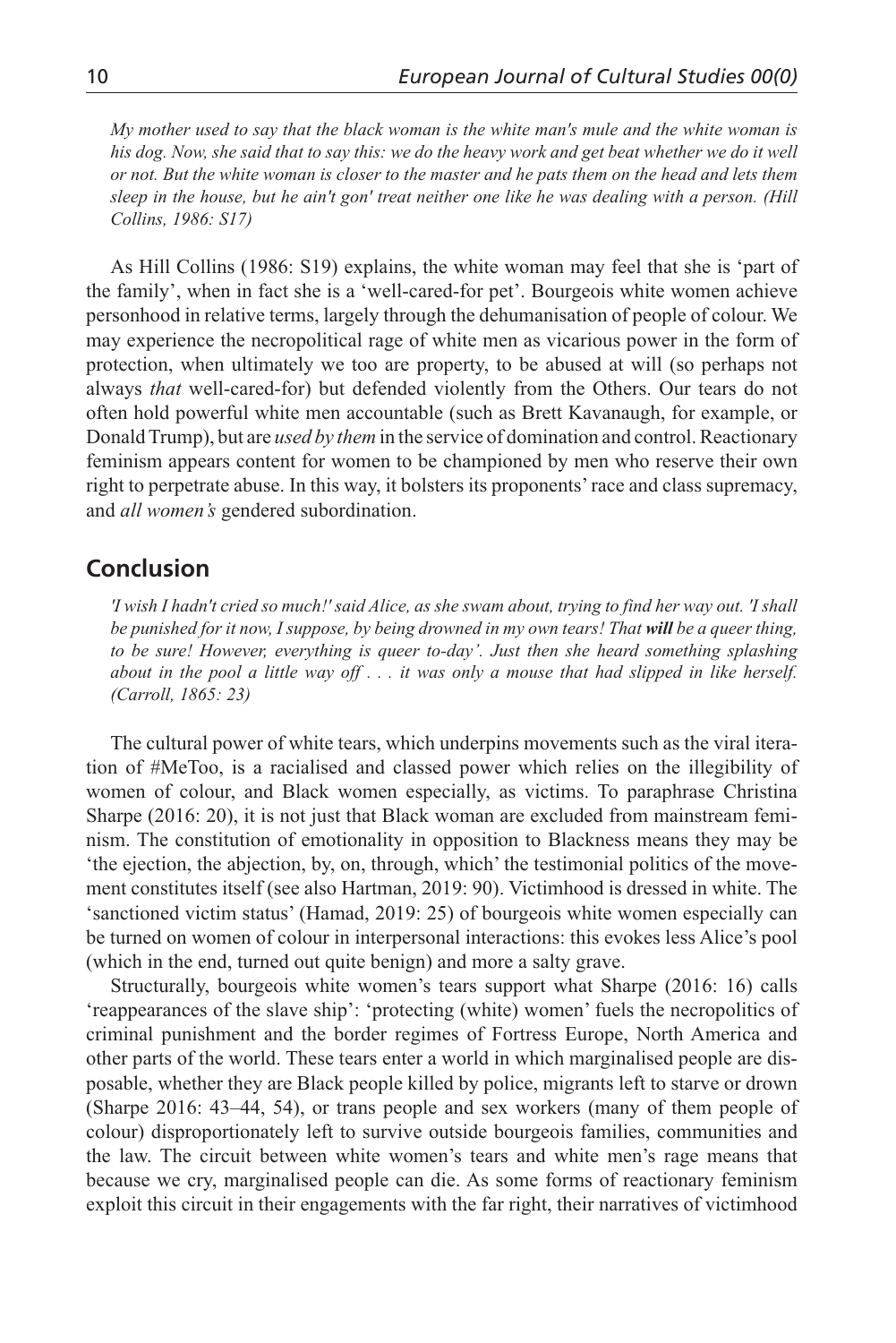can themselves be understood as violence. The ship, then, stays afloat: captained by white men, but suspended in a pool of white women's tears.

#### **Acknowledgements**

Thanks to Emile Devereaux for his thoughtful review of an early draft of this manuscript. Thanks also to the two anonymous EJCS reviewers for their helpful and supportive comments, and to Sarah Banet-Weiser and Lilie Chouliaraki for putting together this special issue.

## **Declaration of conflicting interests**

The author(s) declared no potential conflicts of interest with respect to the research, authorship, and/or publication of this article.

## **Funding**

This research received no specific grant from any funding agency in the public, commercial, or not-for-profit sectors.

#### **ORCID iD**

Alison Phipps **D** <https://orcid.org/0000-0001-9476-6848>

#### **Notes**

- 1. Sometimes I refer to women of colour as a group (for instance, when racism treats them as such), and sometimes I describe specific experiences and archetypes, for instance related to Black people. There is, of course, great diversity within racialised communities: however, my arguments often pertain to their symbolic construction (see also Ware, 1992: xii).
- 2. There were many interventions into #MeToo which had an intersectional and decolonial focus: for instance, by the Alianza Nacional de Campesinas and similar groups of domestic and other service workers. The hashtag trended worldwide and was associated with a number of movements including the 65 day Garima Yatra (dignity march) of around 5000 Dalit and Adivasi survivors in India.
- 3. Tweet posted by @EylonALevy at 10:44 am, 24 May 2019.
- 4. The Muslim woman, who is always-already victimised (Ahmed, 1992; Ware, 1992), is an exception: however, she is not allowed to speak. Her feelings are ventriloquised by white women who act as saviours, to gain platforms and power for ourselves (Phipps, 2020: 74–75).
- 5. Anagrammatical blackness, for Sharpe (2016: 45–48), is the process by which 'grammatical gender' falls away: '*girl* doesn't mean 'girl' but, for example, 'prostitute' or 'felon', *boy* doesn't mean 'boy' but 'Hulk Hogan' or 'gunman''. This degendering also, paradoxically, supported the violent exploitation of enslaved women's reproductive labour, which 'turn[ed] the womb into a factory producing blackness as abjection much like the slave ship's hold'.
- 6. Tweet posted by @redlightvoices at 9:49 am, 4 February 2019.
- 7. I have written extensively about these alliances in my (2020) book *Me, Not You* see especially chapter 6.

#### **References**

Accapadi MM (2007) When white women cry: How white women's tears oppress women of color. *The College Student Affairs Journal* 26(2): 208–215.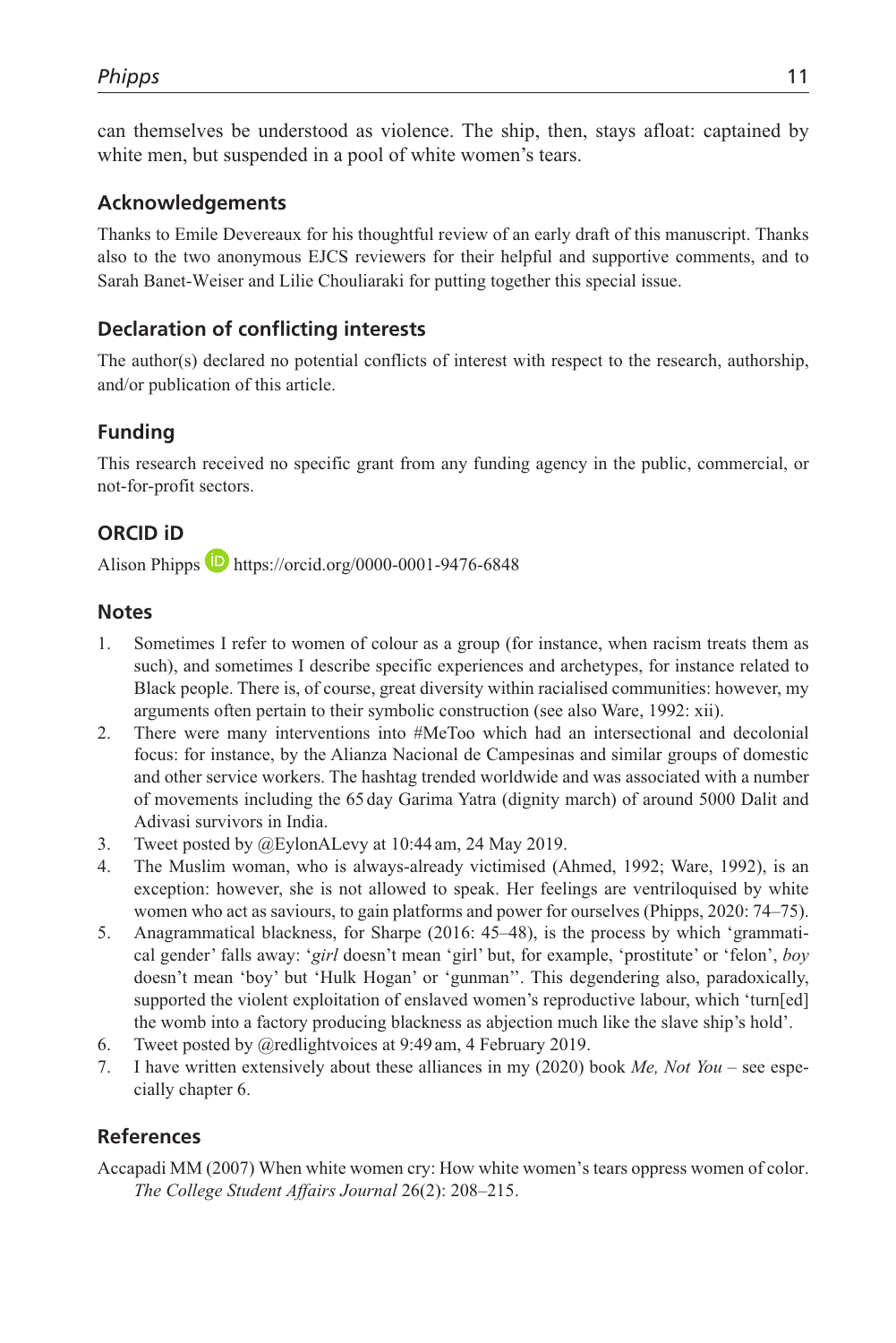- Ahmed L (1992) *Women and Gender in Islam*. New Haven, CT: Yale University Press.
- Ahmed S (2012 [2004]) *The Cultural Politics of Emotion*. London: Routledge.
- Ahmed S and Stacey J (2001) Testimonial cultures: An introduction. *Cultural Values* 5(1): 1–6.
- Bailey J (2016) *Racial Realities and Post-racial Dreams: The Age of Obama and beyond*. Peterborough, ON, Canada: Broadview Press.
- Banet-Weiser S (2018) *Empowered: Popular Feminism and Popular Misogyny*. Durham, NC: Duke University Press.
- Brown W (1995) *States of Injury: Power and Freedom in Late Modernity*. Princeton, NJ: Princeton University Press.
- Carroll L (1865) *Alice's Adventures in Wonderland and Through the Looking Glass*. London: Vintage Books.
- Césaire A (1950) *Discourse on Colonialism*. New York: Monthly Review Press.
- Chouliaraki L (2006) *The Spectatorship of Suffering*. London: Sage.
- Cooper B (2018) *Eloquent Rage: A Black Feminist Discovers Her Superpower*. New York: St Martins Press.
- Corredor ES (2019) Unpacking 'Gender ideology' and the global right's antigender countermovement. *Signs: Journal of Women in Culture and Society* 44(3): 613–638.
- Daniels J (2018) The word of a white woman can still get Black people killed. *Huffington Post*, 18 July. Available at: [https://www.huffpost.com/entry/opinion-daniels-emmett-till-case\\_n\\_5b4e](https://www.huffpost.com/entry/opinion-daniels-emmett-till-case_n_5b4e4aace4b0b15aba8972d4) [4aace4b0b15aba8972d4](https://www.huffpost.com/entry/opinion-daniels-emmett-till-case_n_5b4e4aace4b0b15aba8972d4)
- Davis AY (1981) *Women, Race & Class*. New York: Random House.
- Desmoines H and Nicholson C (1978) *Sinister Wisdom 6*. Lincoln, NE: Sinister Wisdom.
- Di Angelo R (2011) White fragility. *International Journal of Critical Pedagogy* 3(3): 54–70.
- Foucault M (1978) *The Will to Knowledge: The History of Sexuality Volume I* (transl. Robert Hurley). London: Penguin Books.
- Gilbey R (2019) Rose McGowan: I miss performing. My career was stolen. *The Guardian*, 1 July. Available at: [https://www.theguardian.com/stage/2019/jul/01/rose-mcgowan-edinburgh-har](https://www.theguardian.com/stage/2019/jul/01/rose-mcgowan-edinburgh-harvey-weinstein-me-too)[vey-weinstein-me-too](https://www.theguardian.com/stage/2019/jul/01/rose-mcgowan-edinburgh-harvey-weinstein-me-too)
- Hamad R (2019) *White Tears, Brown Scars*. Melbourne, VIC, Australia: Melbourne University Press.
- Hartman S (2007) *Lose Your Mother: A Journey along the Atlantic Slave Route*. New York: Farrar, Straus and Giroux.
- Hartman S (2019) *Wayward Lives, Beautiful Experiments*. New York: WW Norton.
- Hill Collins P (1986) Learning from the outsider within: The sociological significance of black feminist thought. *Social Problems* 33(6): S14–S32.
- HoSang DM (2010) *Racial Propositions: Ballot Initiatives and the Making of Postwar California*. Berkeley, CA: University of California Press.
- Jackson LM (2019) What's missing from White Fragility. *Slate*, 4 September. Available at: [https://](https://slate.com/human-interest/2019/09/white-fragility-robin-diangelo-workshop.html) [slate.com/human-interest/2019/09/white-fragility-robin-diangelo-workshop.html](https://slate.com/human-interest/2019/09/white-fragility-robin-diangelo-workshop.html)
- Kaladelfos A (2012) The politics of punishment: Rape and the death penalty in Colonial Australia, 1841–1901. *History Australia* 9(1): 155–175.
- Lemieux J (2017) Weinstein. *White Tears and the Boundaries of Black Women's Empathy*. Available at: [https://cassiuslife.com/33564/white-women-dont-look-out-for-black-victims/](https://cassiuslife.com/33564/white-women-dont-look-out-for-black-victims/amp/) [amp/](https://cassiuslife.com/33564/white-women-dont-look-out-for-black-victims/amp/)
- Lugones M (2008) The coloniality of gender. *Worlds & Knowledges Otherwise* (Spring): 1–17.
- Mac J and Smith M (2018) *Revolting Prostitutes: The Fight for Sex Workers' Rights*. London: Verso.
- Madigan T (2001) *The Burning: Massacre, Destruction and the Tulsa Race Riot of 1921*. New York: Thomas Dunne Books.